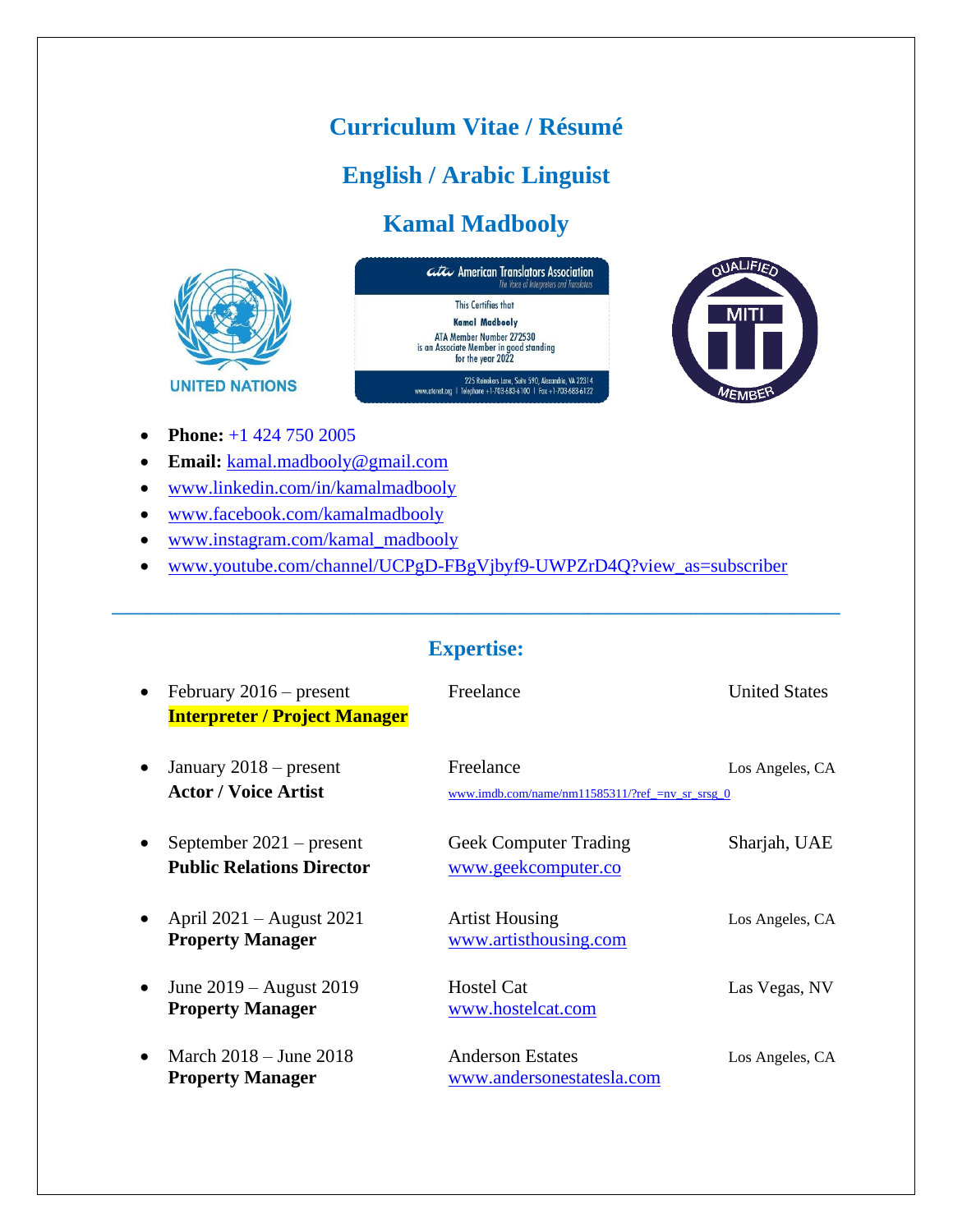| $\bullet$ | October $2015 - May 2016$<br><b>Consecutive Interpreter</b> | <b>United States Army</b><br>www.army.mil/opm-sang | Riyadh, Saudi |
|-----------|-------------------------------------------------------------|----------------------------------------------------|---------------|
|           | October $2012 -$ October 2014<br><b>Teaching Assistant</b>  | <b>October 6 University</b><br>www.o6u.edu.eg      | Giza, Egypt   |
| $\bullet$ | July $2011$ – September 2012<br><b>Support Professional</b> | Sirius XM Satellite Radio<br>www.siriusxm.com      | Giza, Egypt   |

### **Academia:**

**\_\_\_\_\_\_\_\_\_\_\_\_\_\_\_\_\_\_\_\_\_\_\_\_\_\_\_\_\_\_\_\_\_\_\_\_\_\_\_\_\_\_\_\_\_\_\_\_\_\_\_\_\_\_\_\_\_\_\_\_\_\_\_\_\_\_\_\_\_\_\_\_\_\_\_\_\_\_**

| $\bullet$ | September $2013 -$ June $2014$<br><b>Master of Arts Course in Literature</b>                         | <b>Cairo University</b><br>www.cu.edu.eg  | Giza, Egypt    |
|-----------|------------------------------------------------------------------------------------------------------|-------------------------------------------|----------------|
| $\bullet$ | September $2007 - \text{July } 2011$<br><b>Bachelor of Arts in English</b>                           | October 6 University<br>www.o6u.edu.eg    | Giza, Egypt    |
| $\bullet$ | January $2011 -$ December 2012<br><b>Career Certificate in Interpreting</b> www.schools.aucegypt.edu | <b>American University in Cairo</b>       | Cairo, Egypt   |
|           | July $2008 -$ August $2008$<br><b>American Culture Program</b>                                       | Winona State University<br>www.winona.edu | Minnesota, USA |

### **Credentials:**

|           | October 2020<br><b>Approved Interpreter</b> | <b>United Nations</b><br>www.un.org                                  | New York, US  |
|-----------|---------------------------------------------|----------------------------------------------------------------------|---------------|
|           | March 2021<br><b>Qualified Interpreter</b>  | <b>Institute of Translation &amp; Interpreting</b><br>www.iti.org.uk | England, UK   |
| $\bullet$ | February 2020<br><b>Member</b>              | <b>American Translators Association</b><br>www.atanet.org            | Virginia, US  |
| $\bullet$ | August 2020<br><b>Member</b>                | International Association of Interpreters<br>www.iapti.org           | BA, Argentina |
|           | March 2022<br><b>Member</b>                 | National Association for Interpretation<br>www.interpnet.com         | Colorado, US  |
| $\bullet$ | August 2020<br><b>Member</b>                | National Association of Judiciary Interpreters<br>www.najit.org      | Georgia, US   |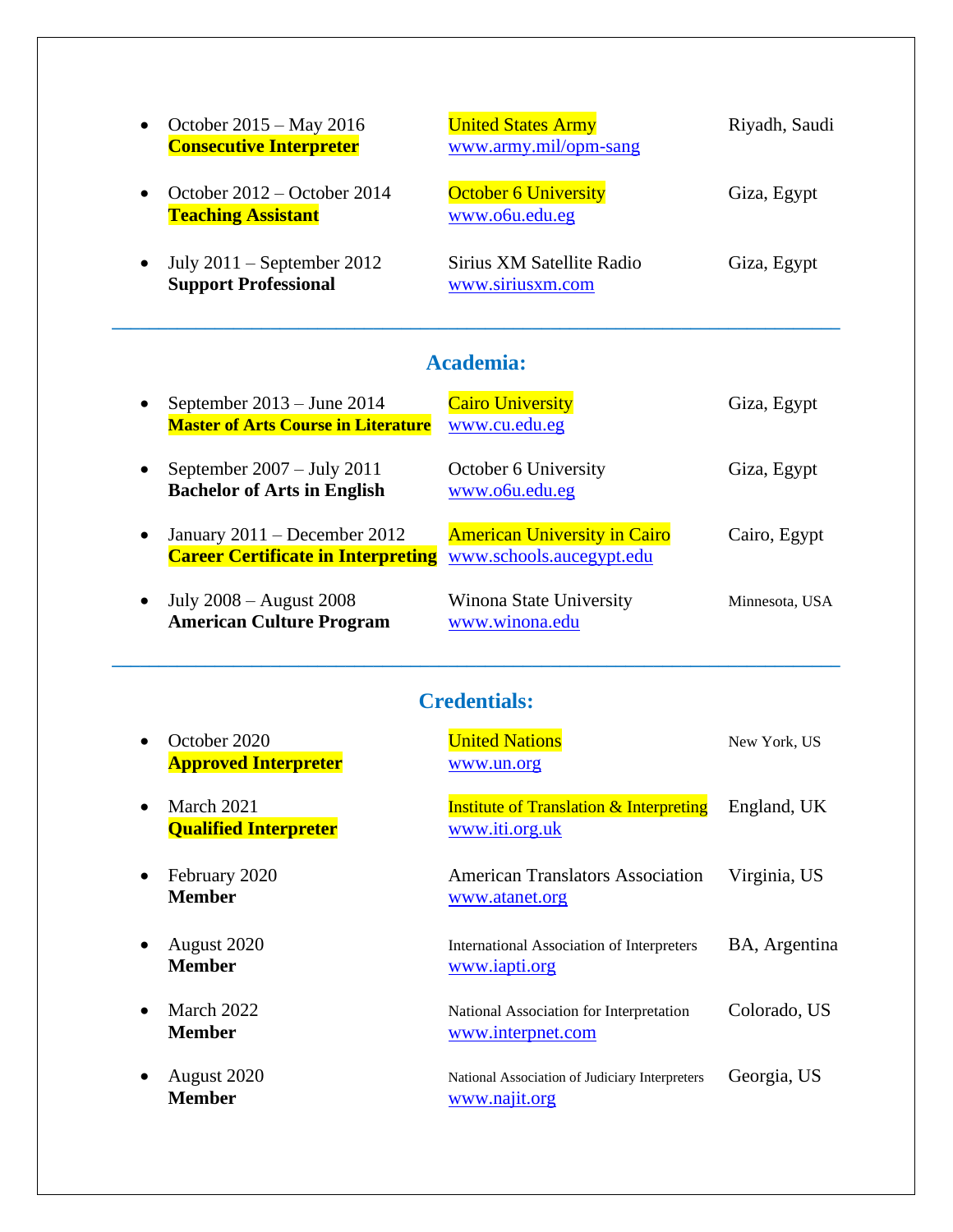| March 2022<br><b>Medical Interpreter</b>                          | <b>Health Care Program</b><br>www.xculture.org                          | Washington, US      |
|-------------------------------------------------------------------|-------------------------------------------------------------------------|---------------------|
| March 2022<br>$\bullet$<br><b>Member</b>                          | National Council on Health Care Interpreting<br>www.ncihc.org           | Washington, US      |
| March 2022<br><b>Member</b>                                       | Health Care Interpreting Association<br>www.chiaonline.org              | California, US      |
| February 2020<br>$\bullet$<br><b>Certified Translator</b>         | Proz<br>www.proz.com/translator/2212255                                 | New York, US        |
| March 2022<br>$\bullet$<br><b>Volunteer</b>                       | <b>Translators without Borders</b><br>www.translatorswithoutborders.org | Idaho, US           |
| February 2020<br>$\bullet$<br><b>Certified Interpreter</b>        | Kudo<br>www.kudoway.com                                                 | New York, US        |
| March 2021<br>$\bullet$<br><b>Approved Interpreter</b>            | Interprefy<br>www.interprefy.com                                        | Zurich, Switzerland |
| <b>July 2018</b><br>$\bullet$<br><b>Certified Linguist</b>        | Appen<br>www.appen.com                                                  | NSW, Australia      |
| May 2017<br><b>Academic IELTS</b>                                 | <b>British Council</b><br>www.britishcouncil.org                        | Riyadh, Saudi       |
| <b>July 2011</b><br>٠<br><b>Valedictorian &amp; Roll of Honor</b> | October 6 University<br>www.o6u.edu.eg                                  | Giza, Egypt         |
| March 2022<br>$\bullet$<br><b>Certified Coach</b>                 | <b>US Soccer Federation</b><br>www.ussoccer.com                         | Illinois, US        |

# **Languages:**

- **Arabic:** Native
- **English:** Native-Level
- **French:** Basic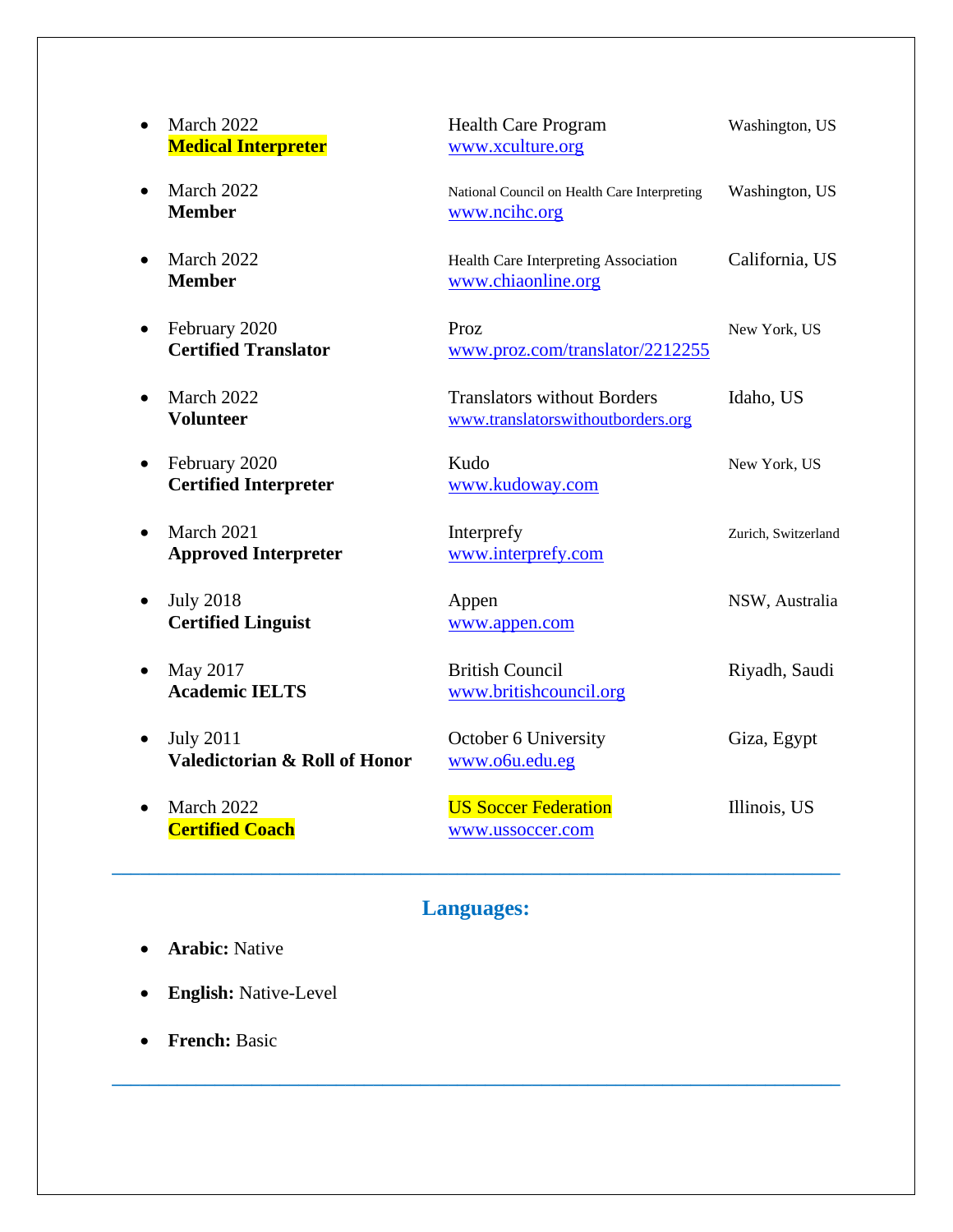#### **Skills:**

- **Linguistic:** Interpreting, translation, and subtitling.
- **Professional:** Business management and soccer coaching.
- **Technological:** Microsoft Office.
- **Artistic:** Acting, modeling, voiceover, photography, and calligraphy.

#### **Conference Interpreting:**

**\_\_\_\_\_\_\_\_\_\_\_\_\_\_\_\_\_\_\_\_\_\_\_\_\_\_\_\_\_\_\_\_\_\_\_\_\_\_\_\_\_\_\_\_\_\_\_\_\_\_\_\_\_\_\_\_\_\_\_\_\_\_\_\_\_\_\_\_\_\_\_\_\_\_\_\_\_\_**

**1-** Arab Forum for Environment and Development, by Armed Forces at Riyadh International Convention and Exhibition Center. **22 – 27 February 2016**

**2-** Waste Recycling Conference, by Refuse Equipment Manufacturing at Marriott Riyadh. **13 – 14 April 2016**

**3-** High Performance Computing Conference at King Abdulaziz City for Science and Technology. **19 – 21 April 2016**

**4-** Barack Obama, King Mohamed VI of Morocco & Arabian Gulf Kings meeting, by Saudi Ministry of Foreign Affairs at Saudi Broadcasting Authority. **21 April 2016**

**5-** United States Ambassador to Saudi Arabia (Joseph Westphal) interview, by Saudi Ministry of Foreign Affairs at Saudi Broadcasting Authority. **21 April 2016**

**6-** 13th Asian Apicultural Association Conference, by King Saud University at Hilton Jeddah. **24 – 26 April 2016**

**7-** Municipality Excellence and Expansion Summit, by Naseba at Kempinski Riyadh. **5 – 6 October 2016**

**8-** Entrepreneurship Workshop, by Open Box Communication at Le Meridien Medina. **8 – 22 November 2016**

**9-** Strategic Execution Program, by Palladium at Crowne Plaza Medina. **26 November – 1 December 2016**

**10-** Small and Medium-Size Enterprise Management Workshop, by SDA Bocconi School of Management at Crowne Plaza Medina. **4 – 15 December 2016**

**11-** Private Sector Leadership Program, by Harvard Business School at Crowne Plaza Medina. **18 – 20 December 2016**

**12-** Business Modeling Workshop, by Strategyzer at Le Meridien Medina. **8 – 9 January 2017**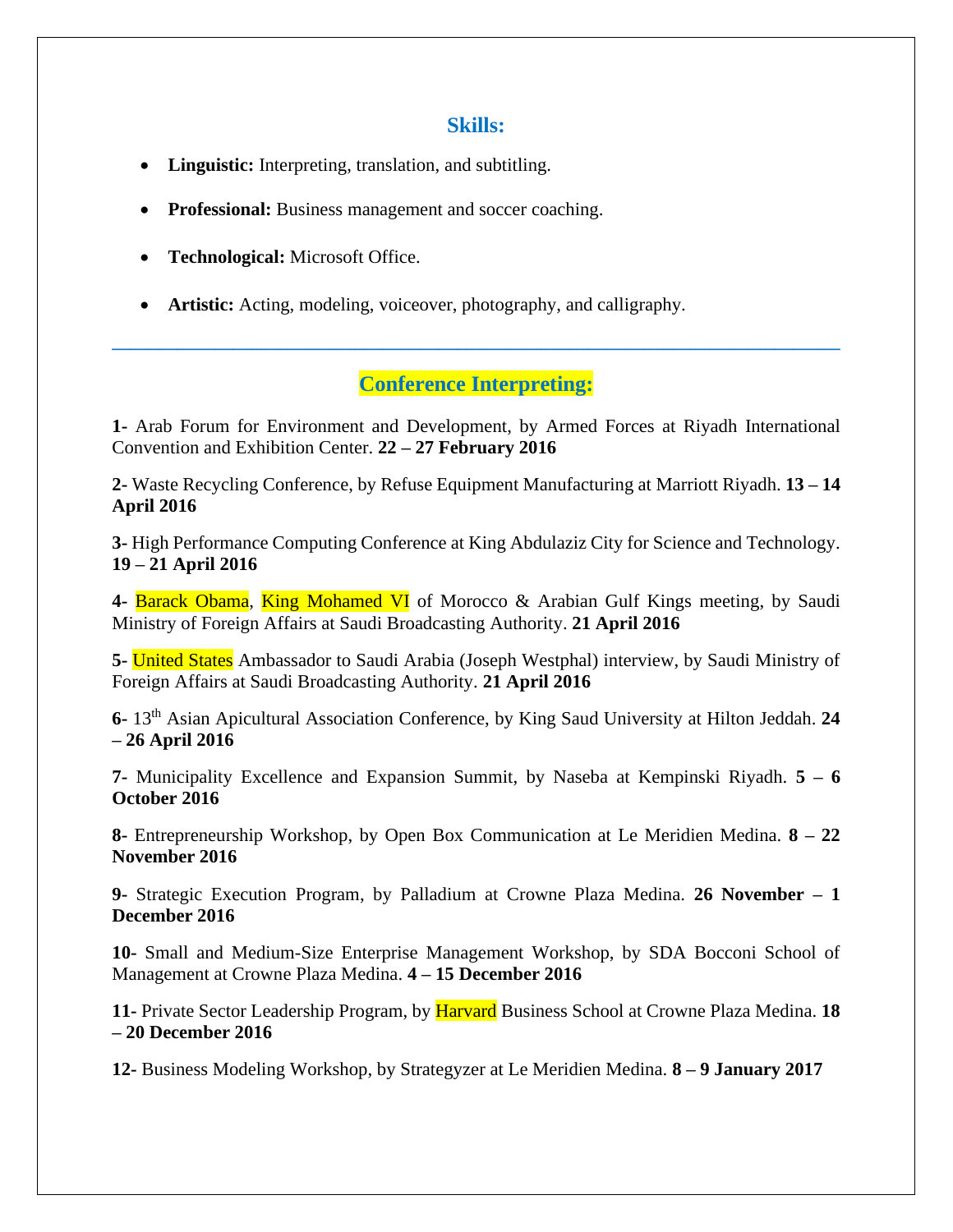**13-** Community Partnership Conference at Saudi Standards, Metrology and Quality Organization. **14 – 15 February 2017**

**14-** Governance, Transparency and Accountability Conference, by Saudi National Anti-Corruption Commission at Kempinski Riyadh. **20 – 21 February 2017**

**15-** Educational Supervision Forum, by Education Development Trust at Hala Inn Arar. **28 February – 2 March 2017**

**16-** Book Fair, by Saudi Ministry of Culture at Riyadh International Convention and Exhibition Center. **8 – 18 March 2017**

**17-** Antiquities Trafficking Workshop, by Federal Bureau of Investigation at King Abdulaziz Historical Center. **19 – 22 March 2017**

18- International Road Transport Workshop, by **International Road Transport Union** at Saudi Customs. **23 March 2017**

**19-** Improving Education Conference, by Japan International Cooperation Agency at Saudi Ministry of Education. **27 – 30 March 2017**

**20-** World Muslim League and Instituto Halal meeting. **9 April 2017**

**21-** Education and Environment Workshop, by United Nations at Bay La Sun Mecca. **19 April 2017**

**22-** Lufthansa Conference at Ritz Carlton Riyadh. **20 April 2017**

**23-** Alghad Forum, by Alghad Youth Association at Nayyara Riyadh. **25 April 2017**

**24-** Intellectual Property Arbitration Workshop, by World Intellectual Property Organization at Gulf Cooperation Council. **26 April 2017**

**25-** African Strategic Partnership Workshop, by Intergovernmental Authority on Development at Gulf Cooperation Council. **30 April 2017**

**26-** Cybersecurity Conference, by Royal Commission for Jubail and Yanbu at Jubail Industrial City. **1 – 2 May 2017**

**27-** Cross-Border Security of Middle East and North Africa Workshop, by World Customs Organization at Saudi Customs. **1 – 4 May 2017**

**28-** Deepak Chopra's Soul of Leadership & Future of Wellbeing, by Saudi General Entertainment Authority at King Abdullah Petroleum Studies and Research Center. **5 – 6 May 2017**

**29-** Arab American Summit Press Conference, by Saudi Ministry of Foreign Affairs at Saudi Broadcasting Authority. **20 – 21 May 2017**

**30-** Saudi Arabia Ambassador to United States (Reema Saud) Press Conference, by Saudi Ministry of Foreign Affairs at Marriott Riyadh. **21 May 2017**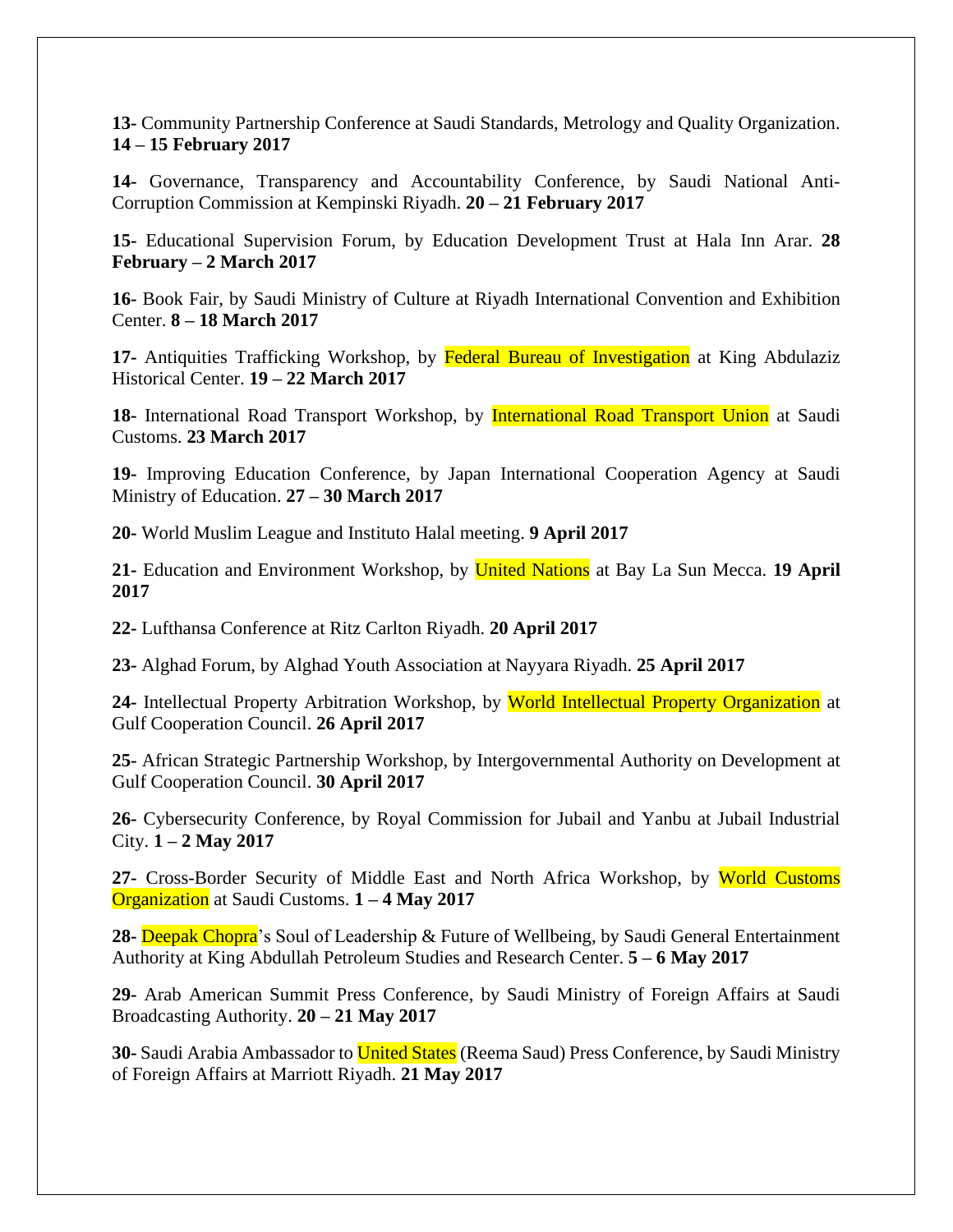**31-** Global Center for Combating Extremist Ideology Inauguration, by Saudi Ministry of Foreign Affairs at Saudi Broadcasting Authority. **21 May 2017**

**32-** Donald & Ivanka Trump speech at Arab American Summit, by Saudi Ministry of Foreign Affairs at Saudi Broadcasting Authority. **21 May 2017**

**33-** Judicial Capacity Workshop, by United States Department of Commerce at Executives Hotel Riyadh. **23 – 24 May 2017**

**34-** Zakir Naik's interview, by Almajd TV. **8 June 2017**

**35-** Frontline Communication Workshop, by Bell Pottinger at ReSpeed Associates. **11 – 16 June 2017**

**36-** Kaizen Quality Workshop, by Saudi Standards, Metrology and Quality Organization. **11 – 12 October 2017**

**37-** Human Resources Forum, by Saudi Arabian Basic Industries Corporation. **15 – 17 October 2017**

**38-** Tony Blair & Nicolas Sarkozy at Future Investment Initiative, by Saudi Public Investment Fund at Ritz Carlton Riyadh. **24 – 26 October 2017**

**39-** Railway Privatization Conference, by Saudi Public Transport Authority at Kempinski Riyadh. **29 October 2017**

**40-** Humanitarian Response Conference, by King Salman Humanitarian Aid and Relief Center at InterContinental Riyadh. **29 October 2017**

**41-** Governance Indicators Workshop, by World Bank at Intour Riyadh. **29 October – 1 November 2017**

**42-** Patent Examination Workshop, by United States Patent and Trademark Office at Gulf Cooperation Council. **5 – 8 November 2017**

**43-** Middle East and North Africa Society of Air Safety Investigators Seminar, by Saudi General Authority of Civil Aviation at Elaf Jeddah. **7 – 9 November 2017**

**44-** Supply Chain Conference, by Saudi Transport Ministry at Faisaliah Riyadh. **13 – 14 November 2017**

**45-** Dammam Urbanization Workshop, by United Nations Habitat at Sheraton Dammam. **15 – 16 November 2017**

**46-** Bill Gates & Queen Rania of Jordan at Misk Global Forum, by Misk Foundation at Four Seasons Riyadh. **15 – 16 November 2017**

**47-** Bayan Company Inauguration, by Saudi Ministry of Commerce and Investment at King Abdullah Petroleum Studies and Research Center. **16 November 2017**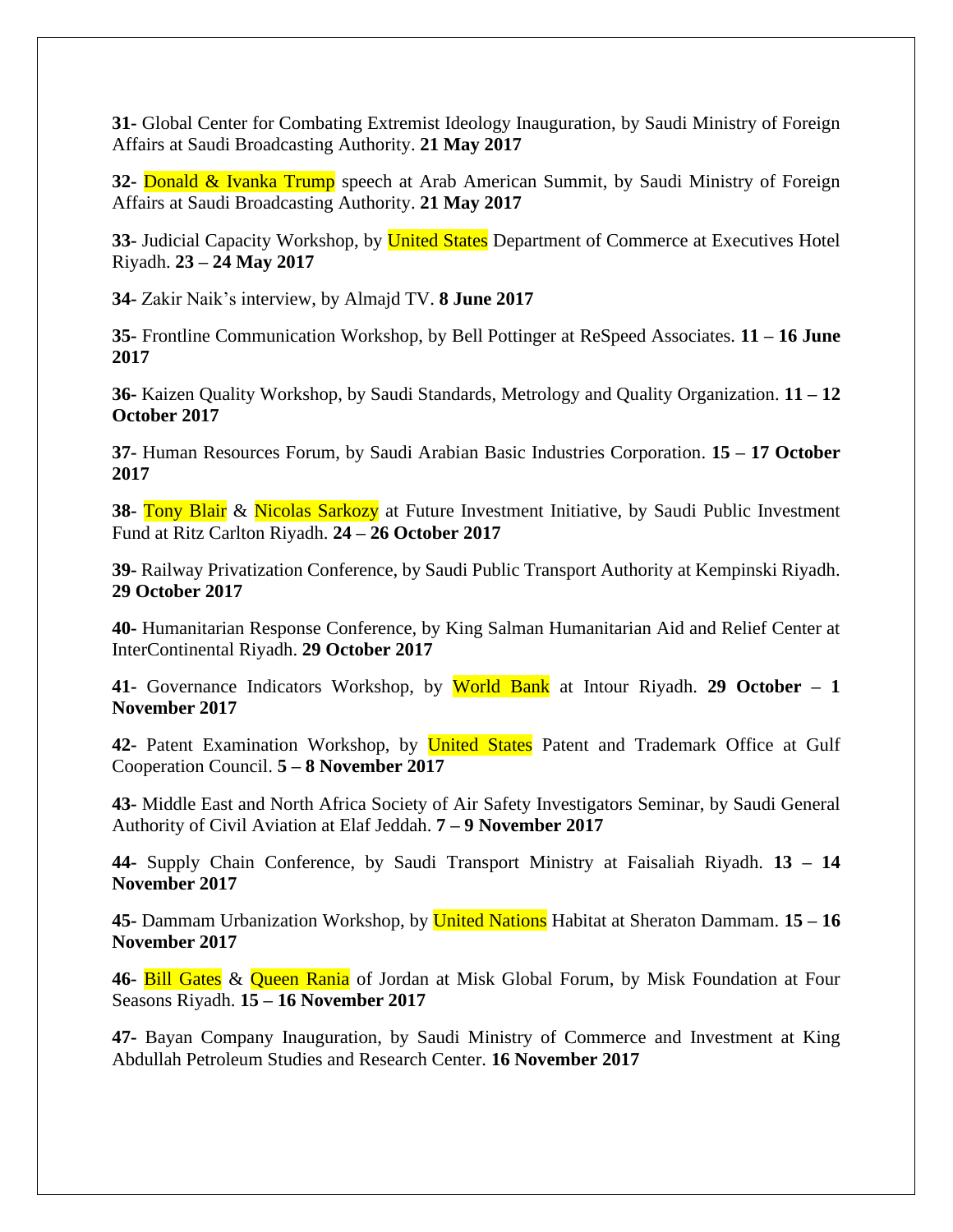**48-** Thinking Skills Workshop, by Society for Advancing Philosophical Enquiry and Reflection in Education at Marriott Riyadh. **20 – 21 November 2017**

**49-** Blended Learning Conference, by Blackboard at InterContinental Riyadh. **21 – 23 November 2017**

**50-** National Quality Conference, by Saudi Standards, Metrology and Quality Organization at Sheraton Dammam. **28 – 30 November 2017**

**51-** Coffee and Chocolate Expo, by Espresso Academy at Riyadh International Convention and Exhibition Center. **3 – 6 December 2017**

**52-** Engineering Conference, by Saudi Council of Engineers at Four Seasons Riyadh. **4 – 7 December 2017**

**53-** Criminal Justice Conference, by Saudi National Anti-Corruption Commission at Kempinski Riyadh. **10 December 2017**

**54-** Future Cities Workshop, by United Nations Habitat at King Khalid Cultural Center. **11 December 2017**

**55-** Arab Net Conference, by Saudi Ministry of Communications and Information Technology at Kempinski Riyadh. **12 – 13 December 2017**

**56-** King Salman of Saudi Arabia speech, by Saudi Advisory Council at Saudi Broadcasting Authority. **13 December 2017**

**57-** Filmmaking Workshop, by New York Film Academy at Riyadh International Convention and Exhibition Center. **13 – 17 December 2017**

**58-** STRIVE Leadership Workshop, by Aramco Rowan Drilling at Sofitel Khobar. **20 – 21 December 2017**

**59-** Christine Lagarde at Future Investment Initiative, by Saudi Public Investment Fund at Ritz Carlton Riyadh. **23 – 25 October 2018**

**60-** Legal Data Conference, by Eversheds Sutherland at Four Seasons Riyadh. **30 October 2018**

**61-** Drew McIntyre, Dolph Ziggler & Bobby Lashley at Crown Jewel Conference, by WWE at Ritz Carlton Riyadh. **1 November 2018** 

**62-** Mobily Annual Event 2018 at Hilton Jeddah. **4 November 2018**

**63-** Saudi National Security and Risk Prevention Expo, by Saudi Ministry of Interior at Riyadh International Convention and Exhibition Center. **4 – 6 November 2018**

**64-** Mobily Annual Event at Four Seasons Riyadh. **8 November 2018**

**65-** Mobily Annual Event at Sheraton Dammam. **12 November 2018**

**66-** King Salman of Saudi Arabia visit to Turaif, by Saudi Royal Court. **22 November 2018**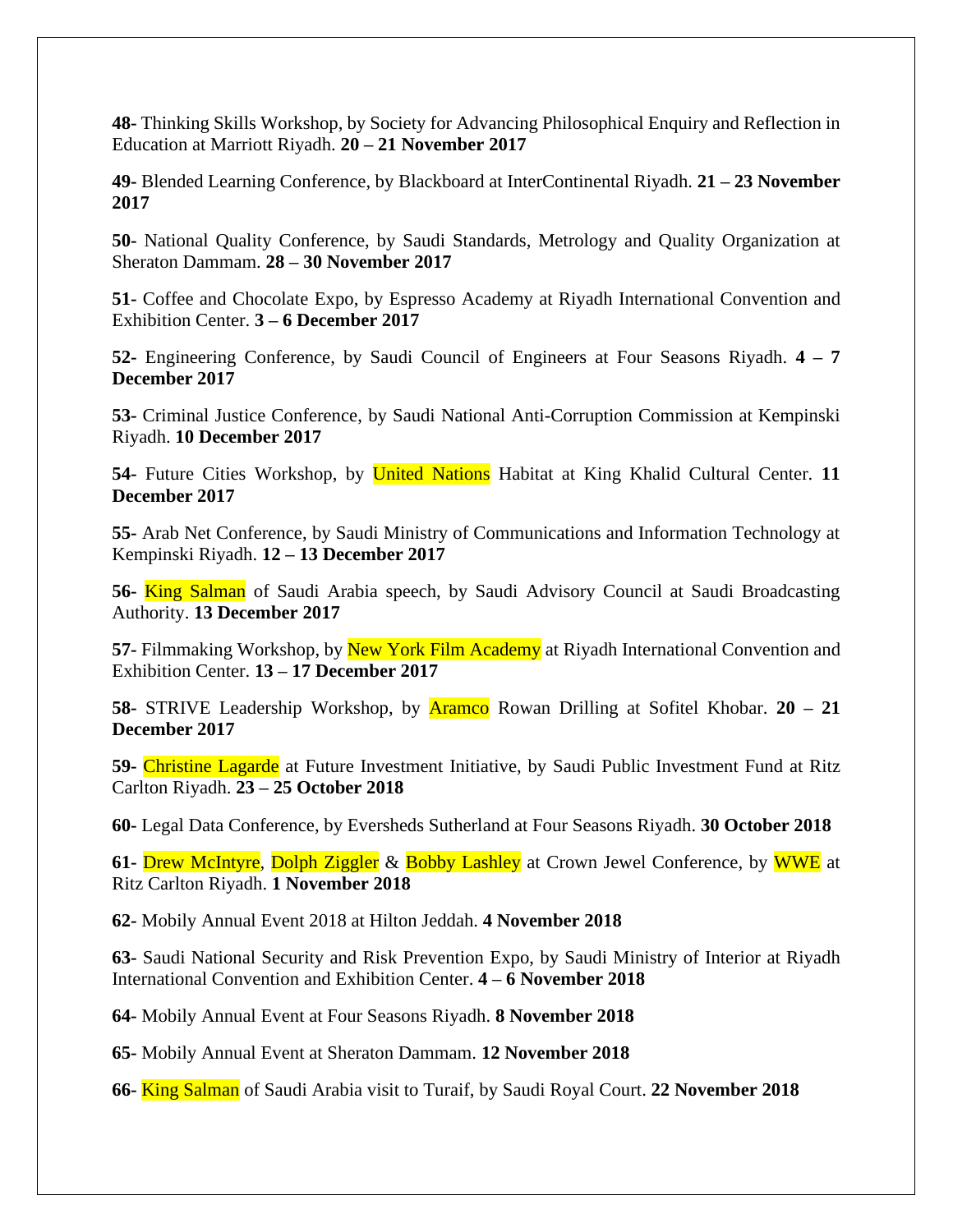**67-** Iktva Forum, by Saudi Aramco at Dhahran Exhibitions. **26 – 27 November 2018**

**68-** Khabib Nurmagomedov at Misk Talk, by Misk Foundation at Green Halls Riyadh. **1 December 2018**

**69-** Power of Attorney registration at PepsiCo Holding. **2 December 2018**

**70-** Philosophy Workshop, by Saudi Ministry of Education at Marriott Riyadh. **4 – 11 December 2018**

**71-** Icom Incorporated meeting. **10 December 2018**

**72-** Saudi Authority for Intellectual Property interviews, by World Intellectual Property Organization at Kempinski Riyadh. **11 – 19 December 2018**

**73-** Formula E, by Nissan at E Village Riyadh. **14 December 2018**

**74-** Financial Action Task Force, by Case Western Reserve University at Naif Arab University for Security Sciences. **16 – 18 December 2018**

**75-** King Salman of Saudi Arabia at Jenadriyah Festival 2019, by Saudi Royal Court. **20 December 2018**

**76-** Data Science Conference, by Saudi Federation for Cybersecurity, Programming and Drones at Princess Nourah University. **2 September 2019**

**77-** Risk Assessment Workshop, by Saudi National Risk Unit at Security Forces Officers Club. **3 September 2019**

**78-** Strategic Narrative Workshop, by Saudi Ministry of Health at Movenpick Jeddah. **9 September 2019**

**79-** Asset Control Workshop, by Saudi Ministry of Finance at National Center for Financial and Economic Information. **9 – 11 September 2019**

**80-** Strategic Narrative Workshop, by Saudi Ministry of Health at Rosh Rayhaan Rotana Riyadh. **11 September 2019**

**81-** Salfo and Associates meeting, by Saudi General Entertainment Authority at Business Gate Riyadh. **11 September 2019**

**82-** Oil Fire Safety Conference, by Saudi Ministry of Interior at Ritz Carlton Riyadh. **16 – 18 September 2019**

**83-** Euromoney Conference, by Saudi Ministry of Finance at Four Seasons Riyadh. **18 – 19 September 2019**

**84-** Machine Shops Valuation, by Saudi Authority for Accredited Valuers at Antor Riyadh. **29 September – 2 October 2019**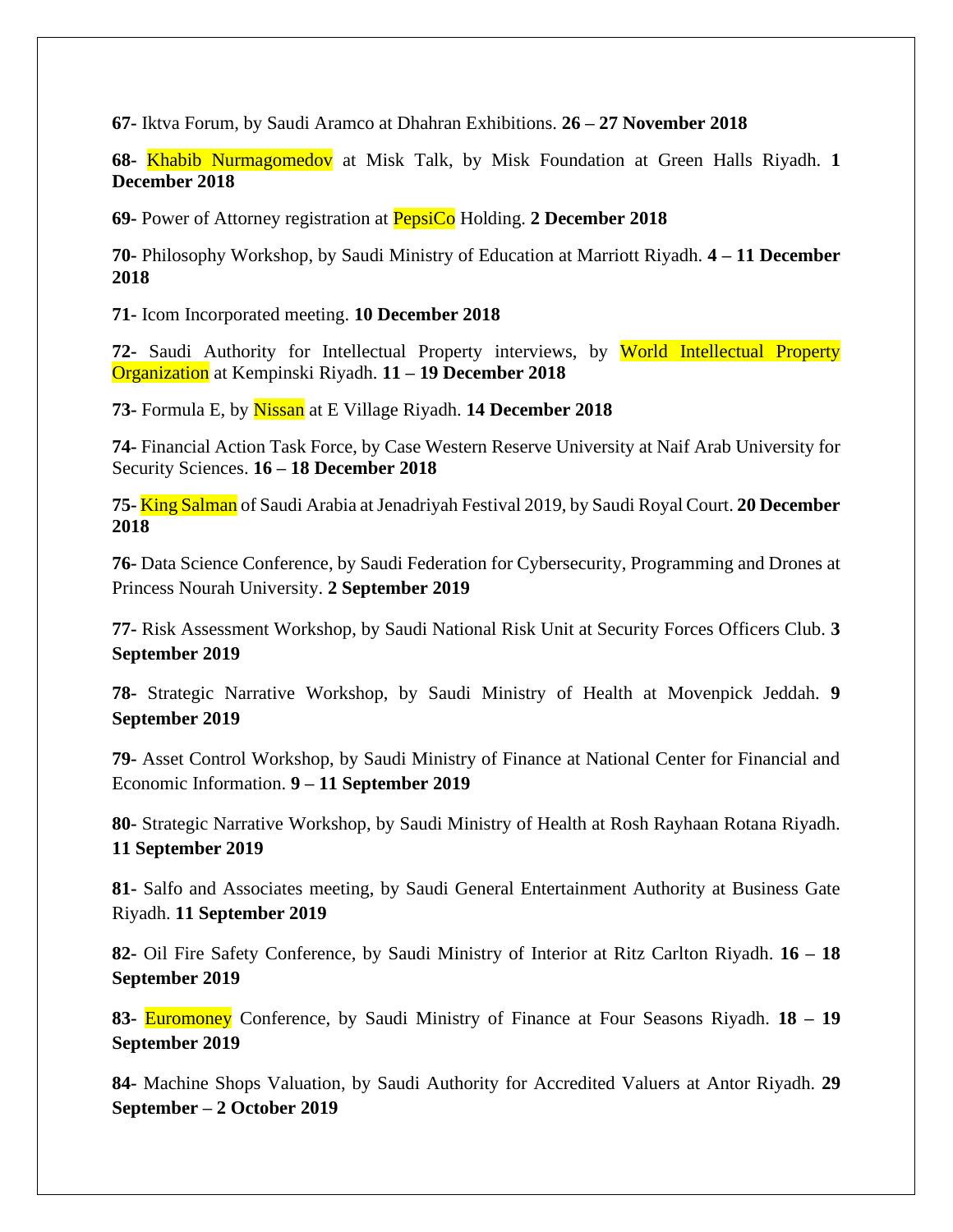**85-** Saudi Food and Drug Authority Conference at Riyadh International Convention and Exhibition Center. **30 September – 2 October 2019**

**86-** Machinery and Equipment Valuation, by Saudi Authority for Accredited Valuers at National Industrial Training Institute. **6 – 9 October 2019**

87- Social Responsibility Workshop, by **United States** Embassy at Saudi Ministry of Labor and Social Development. **13 – 14 October 2019**

**88-** Volunteerism Workshop, by United States Embassy at Saudi Ministry of Labor and Social Development. **15 – 17 October 2019**

**89-** Mutual Legal Assistance Workshop, by United Nations Office on Drug and Crime at Saudi Security Forces Officers Club. **20 – 25 October 2019**

**90-** Leadership Majlis, by Middle East Public Relations Association at Hyatt Regency Riyadh. **21 October 2019**

**91-** Organic Production Workshop, by Embassy of Denmark at Hilton Riyadh. **28 October 2019**

**92-** Sport Media Excellence Award Conference, by Saudi Ministry of Sport at Four Seasons Riyadh. **28 October 2019**

**93-** King Abdullah II of Jordan at Future Investment Initiative, by Saudi Public Investment Fund at Ritz Carlton Riyadh. **29 – 31 October 2019**

**94-** Hulk Hogan & Braun Strowman at Crown Jewel Conference, by WWE at King Fahd Stadium. **30 October 2019**

**95-** Brazil President (Jair Bolsonaro) visit to Saudi Arabia, by Embassy of Brazil at Intercontinental Riyadh. **31 October 2019**

96- Recommendations Database Conference, by **United Nations** Human Rights at Ritz Carlton Riyadh. **3 November 2019**

**97-** Saudi Law Conference, by Saudi Ministry of Commerce at Intercontinental Riyadh. **3 – 5 November 2019**

**98-** Spatial Planning Act Workshop, by Salfo and Associates at Crown Plaza Riyadh. **5 – 6 November 2019**

**99-** Hakaya Misk, by Misk Foundation at Riyadh International Convention and Exhibition Center. **5 – 11 November 2019**

**100-** Saudi Telecommunication Company Event at Hilton Riyadh. **7 November 2019**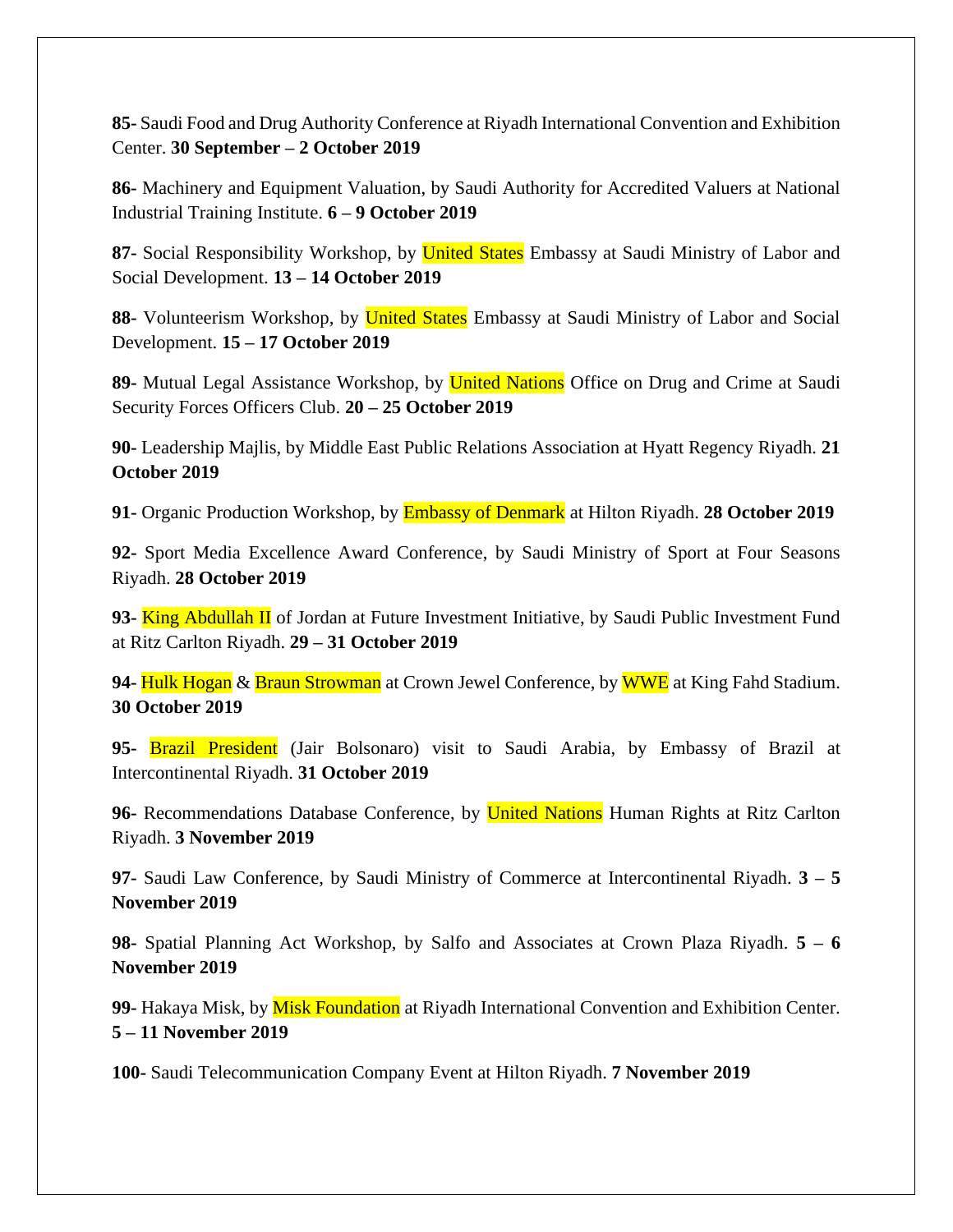**101-** Business Valuation, by Saudi Authority for Accredited Valuers at Ascott Riyadh. **10 – 13 November 2019**

**102-** Zakat and Tax Conference, by Saudi General Authority of Zakat and Tax at Ritz Carlton Riyadh. **13 – 14 November 2019**

**103-** Clarence Seedorf at Brazil vs Argentina Super Classic, by Saudi Ministry of Sport at King Saud University Stadium. **15 November 2019**

**104-** Machinery and Equipment Valuation, by Saudi Authority for Accredited Valuers at Intercontinental Alahsa. **17 – 20 November 2019**

**105-** Tourism Security Forum, by World Tourism Organization at Intercontinental Alahsa. **20 – 21 November 2019**

106- National Sport System Conference, by **International Olympic Committee** at Saudi Ministry of Sport. **25 November 2019**

**107-** Power of Attorney registration at Exxon Mobil. **28 November 2019**

**108-** Saudi Building Code Workshop, by International Code Council at Saudi Council of Engineers. **1 – 5 December 2019**

**109-** Saudi Media Forum, by Saudi Ministry of Media at Hilton Riyadh. **2 – 3 December 2019**

**110-** Quality Education Workshop, by World Bank at Saudi Ministry of Education. **8 – 12 December 2019**

**111-** NEOM Resettlement Workshop, by World Bank at Deloitte. **15 – 19 December 2019**

**112-** Saudi Arabian Logistics inauguration, by Saudi Ministry of Transport at Kempinski Riyadh. **16 December 2019**

**113-** Saudi**-**China Woman Forum, by Arab League at Princess Nourah University. **19 – 20 December 2019**

**114-** Cristiano Ronaldo at Italian Super Cup, by Saudi Ministry of Sport at King Saud Stadium. **21 – 22 December 2019**

**115-** Harvard University visit, by Saudi General Entertainment Authority at King Abdulaziz Historical Center. **4 January 2020**

**116-** Lionel Messi & Zinedine Zidane at Spanish Super Cup, by Saudi Ministry of Sport at Jewel Stadium. **7 – 12 January 2020**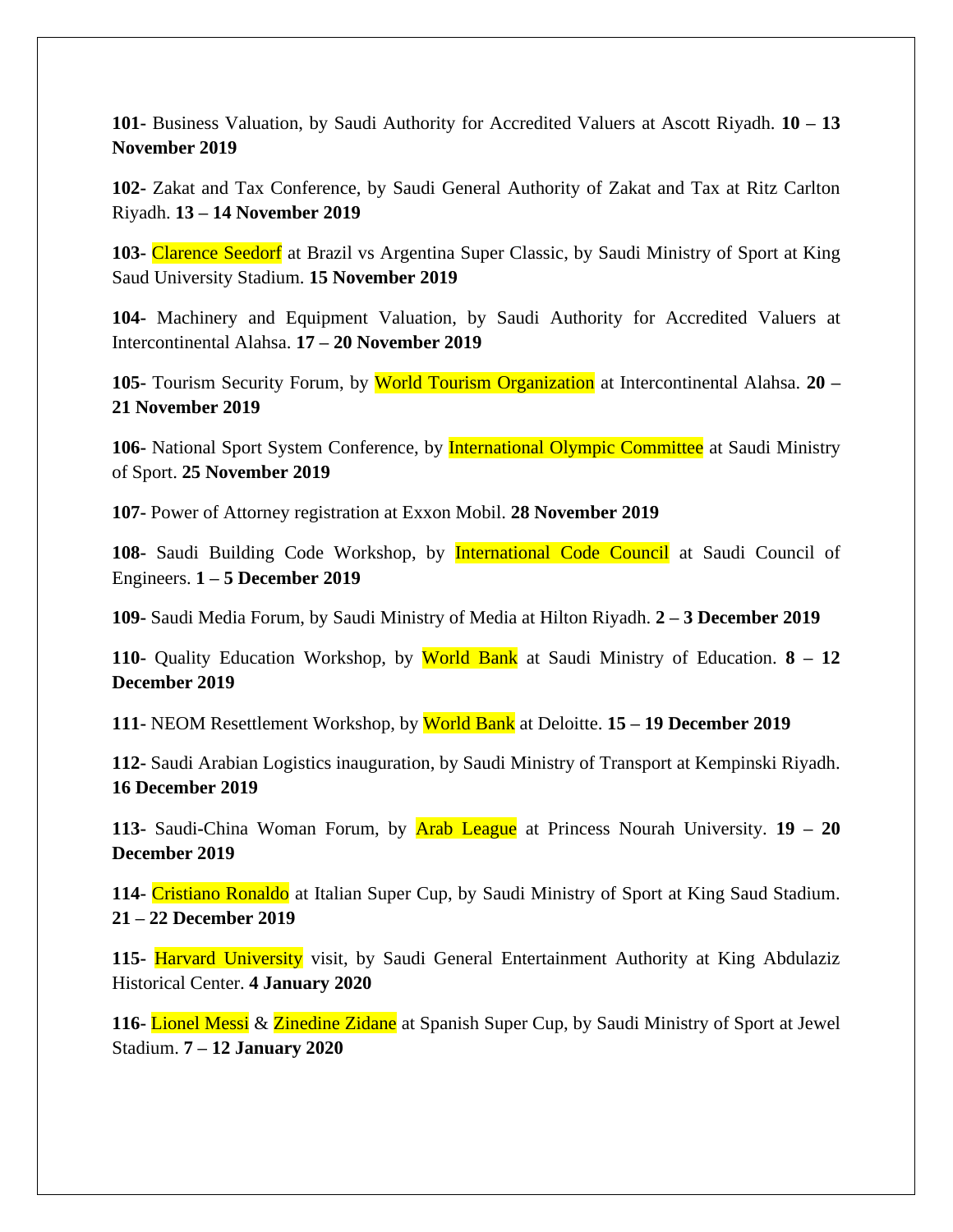**117-** Outboard Motor Maintenance Workshop, by United States Coast Guard at Mohammed bin Naif Academy for Maritime Science and Security Studies. **12 – 23 January 2020**

**118-** Ghana Foreign Minister (Shirley Botchway) visit to Council of Saudi Chambers. **26 January 2020**

**119-** British Council visit to Sidra Arts. **26 January 2020**

**120-** Futuristic Advancement Forum, by Future Institute at Kempinski Riyadh. **27 January 2020**

**121-** Sport Management Workshop, by Saudi Olympic Committee. **27 January 2020**

**122-** Saudi Accountants Forum, by Saudi Organization for Chartered Public Accountants at Riyadh International Convention and Exhibition Center. **27 – 29 January 2020**

**123-** Competitiveness Talk, by Saudi National Competitiveness Unit at Crown Plaza Riyadh. **29 January 2020**

**124-** Strategic Storage Workshop, by Saudi National Risk Unit at Saudi Security Forces Officer Club. **30 January 2020**

**125-** Global Cybersecurity Forum, by Saudi National Cybersecurity Authority at Ritz Carlton Riyadh. **4 – 5 February 2020**

**126-** Research Methodology, by World Bank at Saudi Ministry of Education. **16 – 20 February 2020**

**127-** MBC Group production interviews. **16 February 2020**

**128-** Clandestine Laboratory Response and Recognition with Virtual Reality Exercise, by United Nations Office of Counter Terrorism at Rixox Antalya. **24 – 26 February 2020**

**129-** Social Care Delivery, by World Bank at Saudi Ministry of Labor and Social Development. **2 – 3 March 2020**

**130-** International Conference on Data Science and Machine Learning Applications, by Saudi National Information Center at Prince Sultan University. **3 – 5 March 2020**

**131-** Human Trafficking, by United Nations High Commissioner for Refugees at Marriott Riyadh. **4 – 5 March 2020.**

**132-** Princess Seetah Award for Social Work Excellence, by Saudi Ministry of Labor and Social Development at Four Seasons Riyadh. **8 March 2020**

**133-** Immunity Forum, by Saudi Digital Transformation Unit. **11 – 12 April 2020**

**134-** Valuation Forum, by Saudi Authority for Accredited Valuers. **18 May 2020**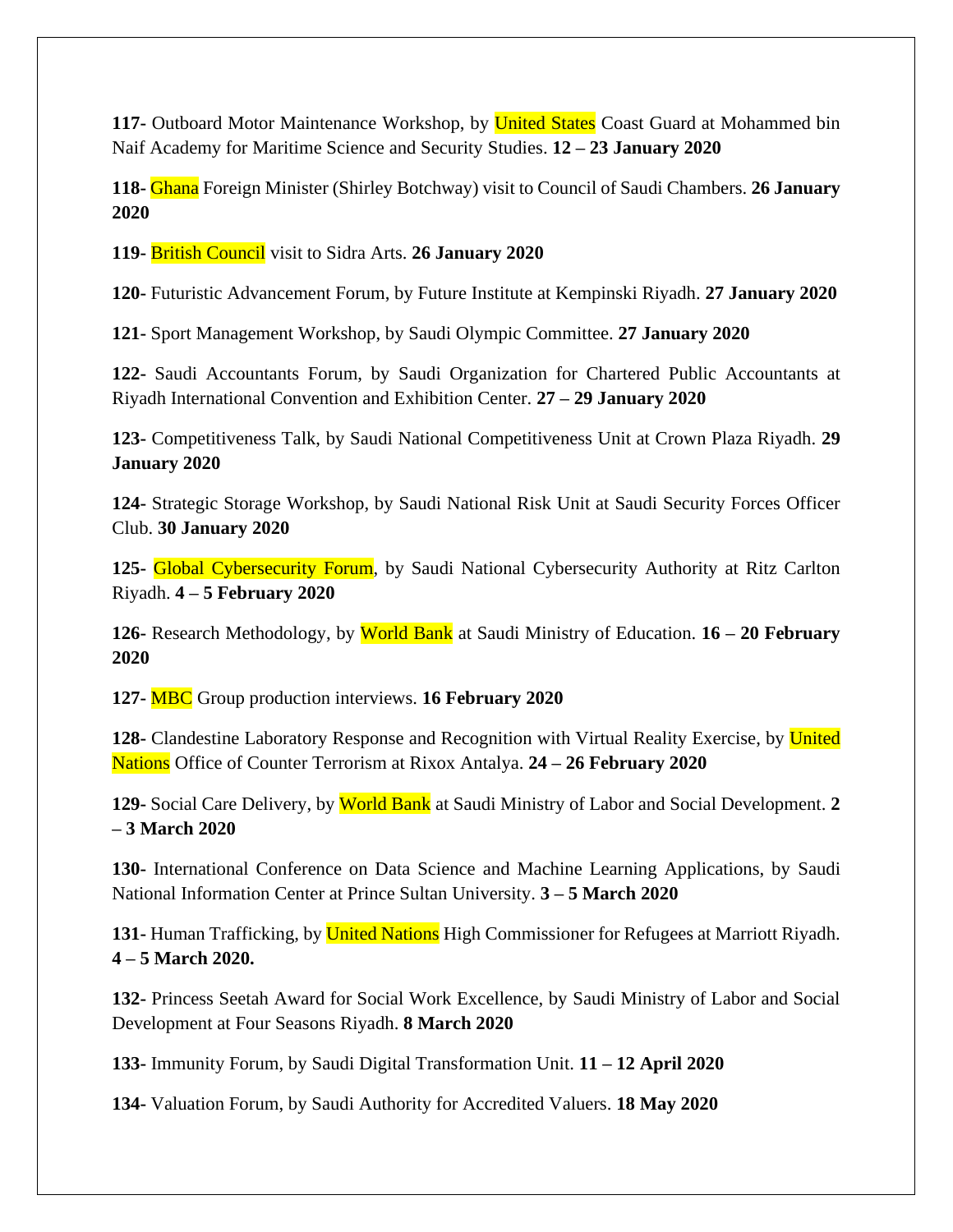**135-** Olympic Movement Structure, by Saudi Olympic Committee. **22 July 2020**

**136-** Adapting to New Consumer Trends, by Development Partners International. **27 July 2020**

**137-** Holistic Athlete Preparation, by Saudi Ministry of Sport. **26 August 2020**

**138-** International Athletes Forum, by Saudi Olympic Committee. **29 – 30 August 2020**

**139-** Global Problem of Child Maltreatment Forum, by Harvard Medical School. **20 September 2020**

**140-** Listing an African Business, by Development Partners International. **22 September 2020**

**141-** Role of Institutional Arbitration in New Government Tenders and Procurement Law, by Saudi Ministry of Finance. **7 October 2020**

**142-** Panel of Experts Mission to Yemen, by United Nations. **15 – 23 October 2020**

**143-** Post Pandemic Economic Growth and Fiscal Sustainability, by Saudi Ministry of Finance. **28 October 2020**

**144-** International Social Innovation Forum, by G20 at Crowne Plaza Riyadh. **1 – 2 November 2020**

145-59<sup>th</sup> ICCA Congress, by **International Congress and Convention Association** at Crowne Plaza Riyadh. **1 – 4 November 2020**

**146-** See the Future Conference, by Enago. **17 – 18 November 2020**

**147-** Knowledge Integration Forum, by Saudi Ministry of Education. **18 November 2020**

**148-** International Conference on Innovation, Creativity, and Entrepreneurship Ecosystem, by Kuwaiti Ministry of Finance. **19 – 20 November 2020**

**149-** Gender Equity and Women Leadership Forum, by International Olympic Committee. **27 – 28 November 2020**

**150-** Machinery and Equipment Valuation, by Saudi Authority for Accredited Valuers. **29 November – 2 December 2020**

**151-** Saudi-Indonesian Business Forum, by Council of Saudi Chambers. **8 December 2020**

**152-** Machinery and Equipment Valuation, by Saudi Authority for Accredited Valuers. **13 – 16 December 2020**

**153-** Misk Talk 3, by Misk Founadation at Riyadh Front. **26 December 2020**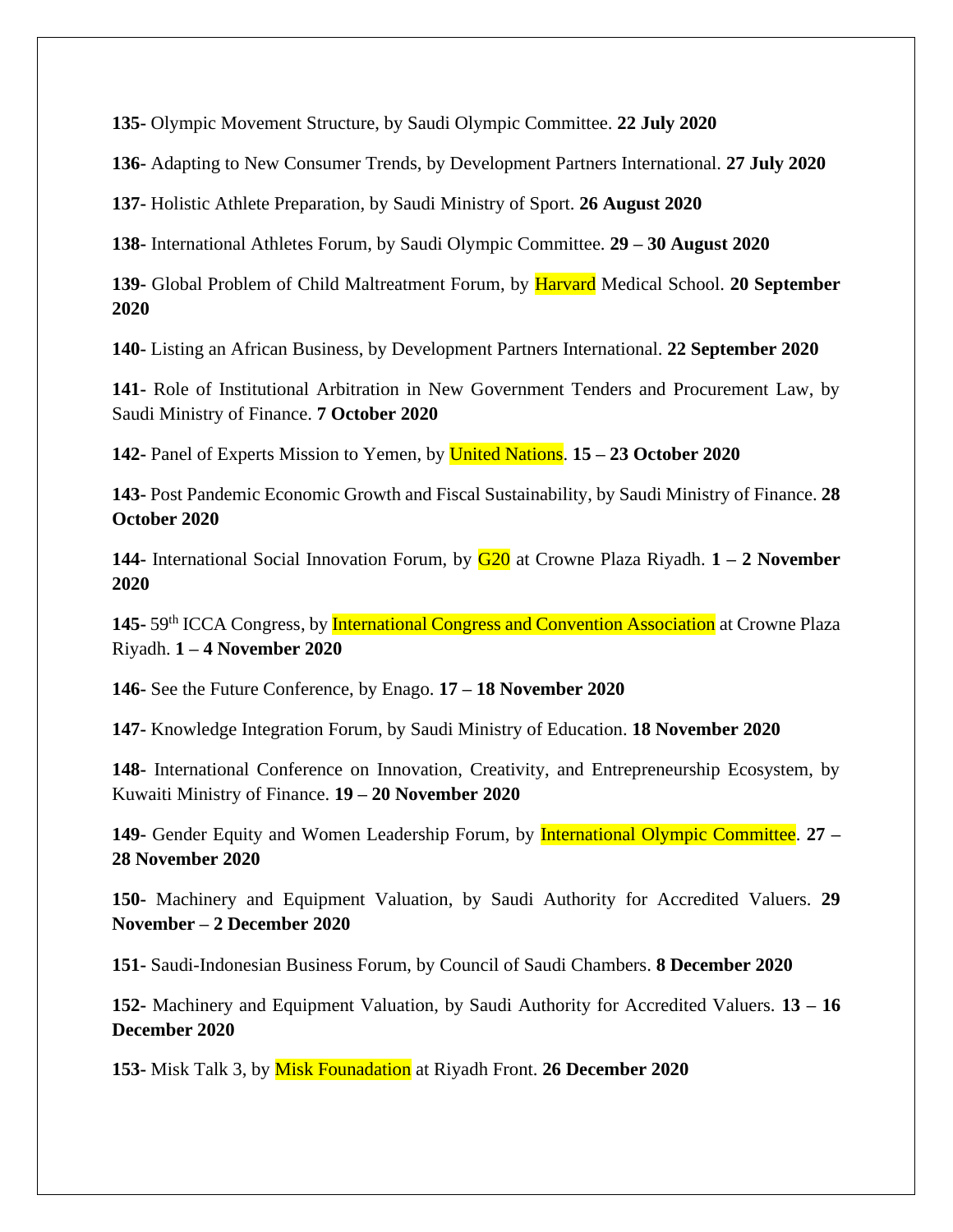**154-** Valuation of Real Estate Investment Trusts, by Saudi Authority for Accredited Valuers. **10 January 2021**

**155-** Machinery and Equipment Valuation, by Saudi Authority for Accredited Valuers at Executives Hotel Riyadh. **17 – 20 January 2021**

**156-** Angel Investing Forum, by Saudi Small and Medium Size Enterprises General Authority. **18 – 19 November 2020**

**157-** Machine Shops Valuation, by Saudi Authority for Accredited Valuers. **24 – 27 January 2021**

**158-** Government Communication press conference, by Saudi Ministry of Media at Crowne Plaza Riyadh. **26 January 2021**

**159-** Mohammad bin Salman MBS Crown Prince of Saudi Arabia at Future Investment Initiative, by Saudi Public Investment Fund at Ritz Carlton Riyadh. **27 – 28 January 2021**

**160-** Saudi National Bank All Staff Townhall at King Abdullah Financial District. **1 February 2021**

**161-** United Nations Mission to Support Hudaydah Agreement (UNMHA) meeting, by United Nations at Ritz Carlton Riyadh. **14 February 2021**

**162-** International Organic Trade Fair and Conference, by Saudi Ministry of Environment, Water and Agriculture. **24 February 2021**

**163-** Information, by United States Drug Enforcement Administration at Saudi General Directorate of Narcotics Control. **28 February**

**164-** Machinery and Equipment Valuation, by Saudi Authority for Accredited Valuers. **21 – 24 March 2021**

**165-** Machinery and Equipment Valuation, by Saudi Authority for Accredited Valuers. **28 – 31 March 2021**

**166-** Government Communication press conference, by Saudi Ministry of Media. **31 March 2021**

**167-** Machine Shops Valuation, by Saudi Authority for Accredited Valuers. **4 – 7 April 2021**

**168-** World's Midwifery 2021, by United Nations. **18 May 2021**

**169-** Hybrid Border Security, by United States Army. **7 – 8 July 2021**

**170-** Conducting Investigations into Counterproliferation Sanctions Related Risk, by United Nations. **14 July 2021**

**171-** School Parental Meeting, by Glendora School District. **22 October 2021**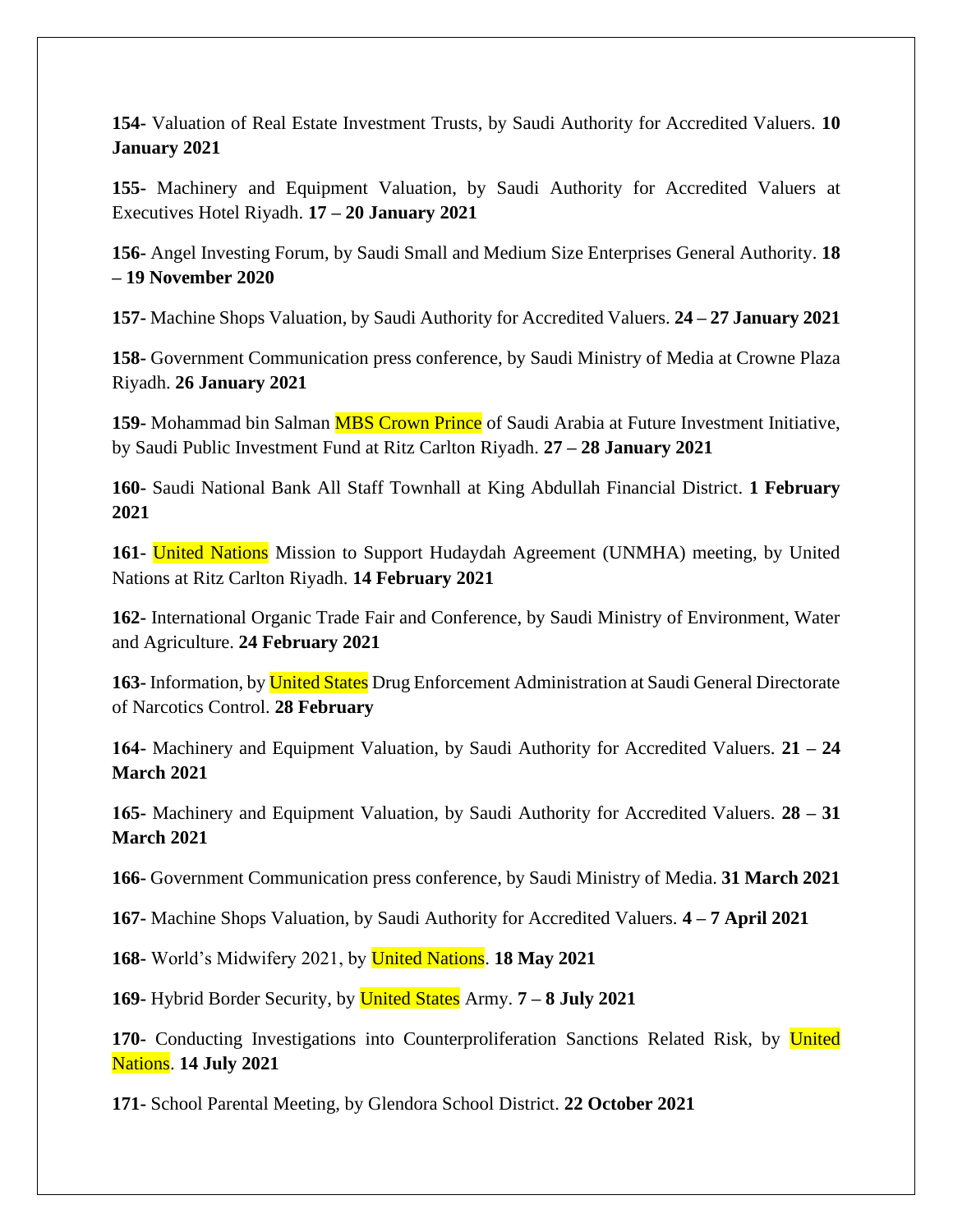**172-** Turnitin Summit Middle East, North Africa, and Turkey. **8 – 9 November 2021**

**173-** Catapult Arab States, by United Nations. **8 – 10 November 2021**

**174-** Anti Personnel Mine Ban Convention, by United Nations. **10 November 2021**

**175-** Mobilizing Women and Exploring Intersectional Approaches to End Violence against Women, by United Nation. **7 December 2021**

**176-** Second Global Workshop on Integrated Monitoring of Sustainable Development Goal 6 on Water and Sanitation, by United Nations. **9 December 2021**

**177-** International Conference on Public Health in Africa, by African Union. **14 December 2021**

**178-** School Parental Meeting, by Glendora School District. **5 January 2022**

**179-** Behavior Changes and Adolescent Approaches to Prevent Violence against Women, by United Nations. **11 January 2022**

**180-** Resistance, Backlash and Adaptive Programming to Prevent Violence against Women, by United Nations. **1 February 2022**

**181-** School Parental Meeting, by Glendora School District. **2 February 2022**

**182-** Promoting Research Security and Advancing International Intellectual Property Protection Best Practices, by CRDF Global. **24 February 2022**

**183-** Court Deposition, by Michael Sullivan & Associates. **28 February 2022**

**184-** Lessons from Civil Society Organizations on the Prevention of Violence against Women, by United Nations. **1 March 2022**

**185-** Accreditation Workshop, by World Bank. **9 March 2022**

#### **Consecutive Interpreting (US Army):**

- **1-** Strategic Setting. **4 – 15 October 2015**
- **2-** Essentials of Strategy. **18 – 29 October 2015**
- **3-** Evolution of Military Theory. **1 – 12 November 2015**
- **4-** War Law. **1 – 12 November 2015**
- **5-** Organizational Ethics. **15 November – 3 December 2015**
- **6-** Conceptual Planning. **6 – 17 December 2015**